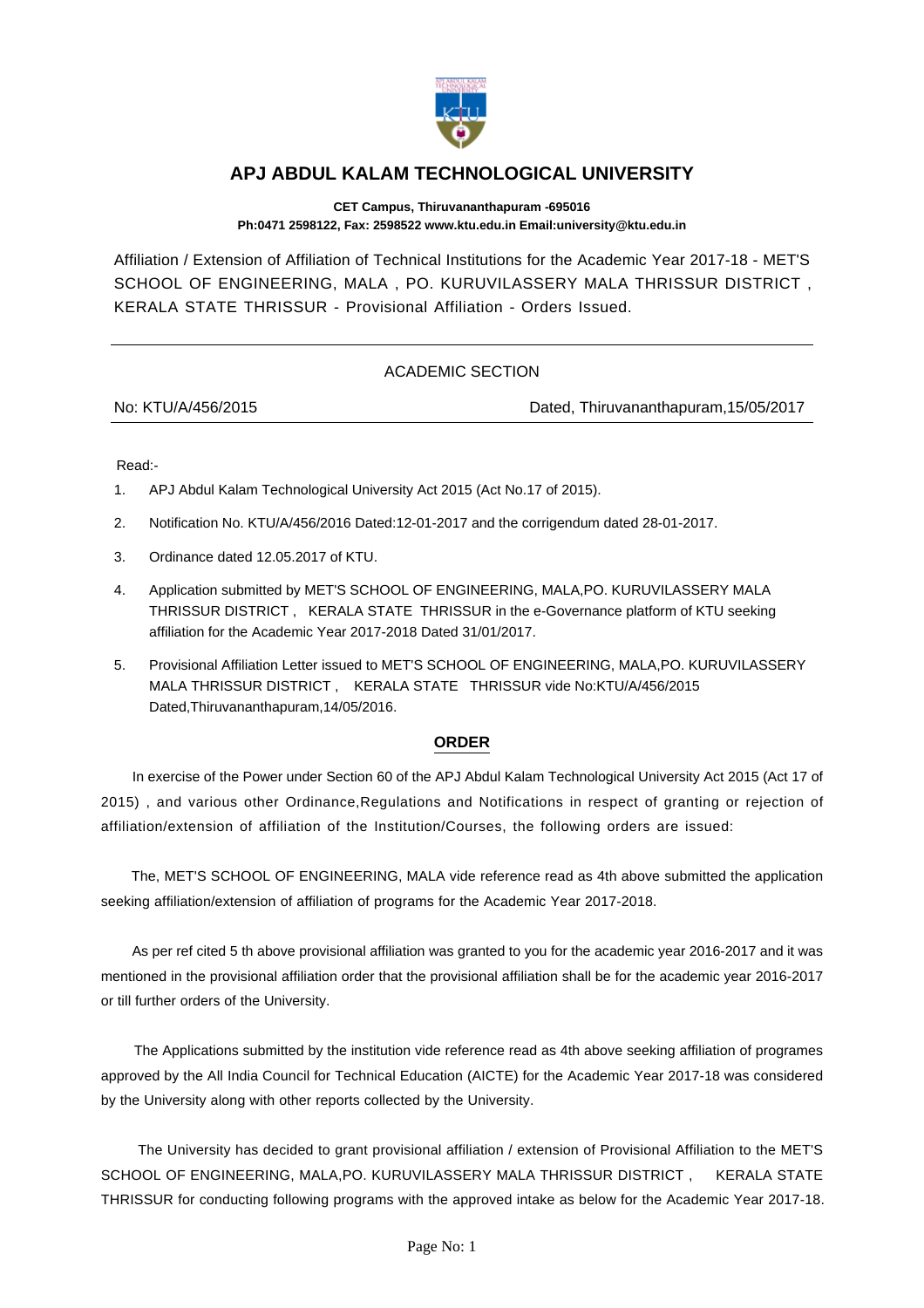| <b>No</b> | <b>Program Type</b>           | Level | <b>Branch/Stream</b>                                    | Approved<br><b>Intake</b> | <b>Full/Part Time</b> | <b>NRI</b> | <b>PIO</b> |
|-----------|-------------------------------|-------|---------------------------------------------------------|---------------------------|-----------------------|------------|------------|
| 1         | Engineering and<br>Technology | UG    | <b>ELECTRONICS &amp;</b><br><b>COMMUNICATION ENGG</b>   | 120                       | <b>Full Time</b>      | Yes        | No.        |
| 2         | Engineering and<br>Technology | UG    | <b>COMPUTER SCIENCE &amp;</b><br><b>ENGINEERING</b>     | 120                       | <b>Full Time</b>      | Yes        | No.        |
| 3         | Engineering and<br>Technology | UG    | <b>ELECTRICAL AND</b><br><b>ELECTRONICS ENGINEERING</b> | 60                        | <b>Full Time</b>      | Yes No     |            |
| 4         | Engineering and<br>Technology | UG    | <b>MECHANICAL ENGINEERING</b>                           | 120                       | Full Time             | Yes        | No.        |
| 5         | Engineering and<br>Technology | UG    | <b>CIVIL ENGINEERING</b>                                | 60                        | <b>Full Time</b>      | Yes No     |            |
| 6         | Engineering and<br>Technology | PG    | EC(VLSI DESIGN)                                         | 18                        | <b>Full Time</b>      | Yes        | No.        |
| 7         | Engineering and<br>Technology | PG    | <b>BT(BIOPROCESS</b><br><b>ENGINEERING)</b>             | 18                        | Full Time             | Yes        | No.        |
| 8         | Engineering and<br>Technology | PG    | <b>CS(COMPUTER SCIENCE</b><br>AND ENGINEERING)          | 18                        | Full Time             | Yes        | No         |
| 9         | Engineering and<br>Technology | PG    | <b>CS(CYBER SECURITY)</b>                               | 18                        | <b>Full Time</b>      | Yes        | No.        |
| 10        | Engineering and<br>Technology | UG    | <b>BIOTECHNOLOGY</b>                                    | 60                        | Full Time             | Yes        | <b>No</b>  |

 The provisional affiliation shall be for the academic year 2017-18 or till further orders of the University and the provisional affiliation granted here is subject to the following conditions.

i. Verification of facts submitted by the institution in the e-Gov platform by the University.

ii. The Institution shall remit the affiliation fee of Rs.950000.00 by way of online payment through institute portal within 15 days from the date of this Order.

iii. The Institution shall observe the Clause 60 (2) of the Act establishing the APJ Abdul Kalam Technological University, the norms and standards prescribed by the AICTE in the Approval Process Handbook 2017-2018,and the guidelines by the University from time to time and the undertaking / affidavit given by the institution along with the application submitted by the institution on portal.

iv. Strict compliance of Anti-Ragging Regulation notified vide F.No.37-3/Legal/AICTE/2009 Dated July 1,2009 for